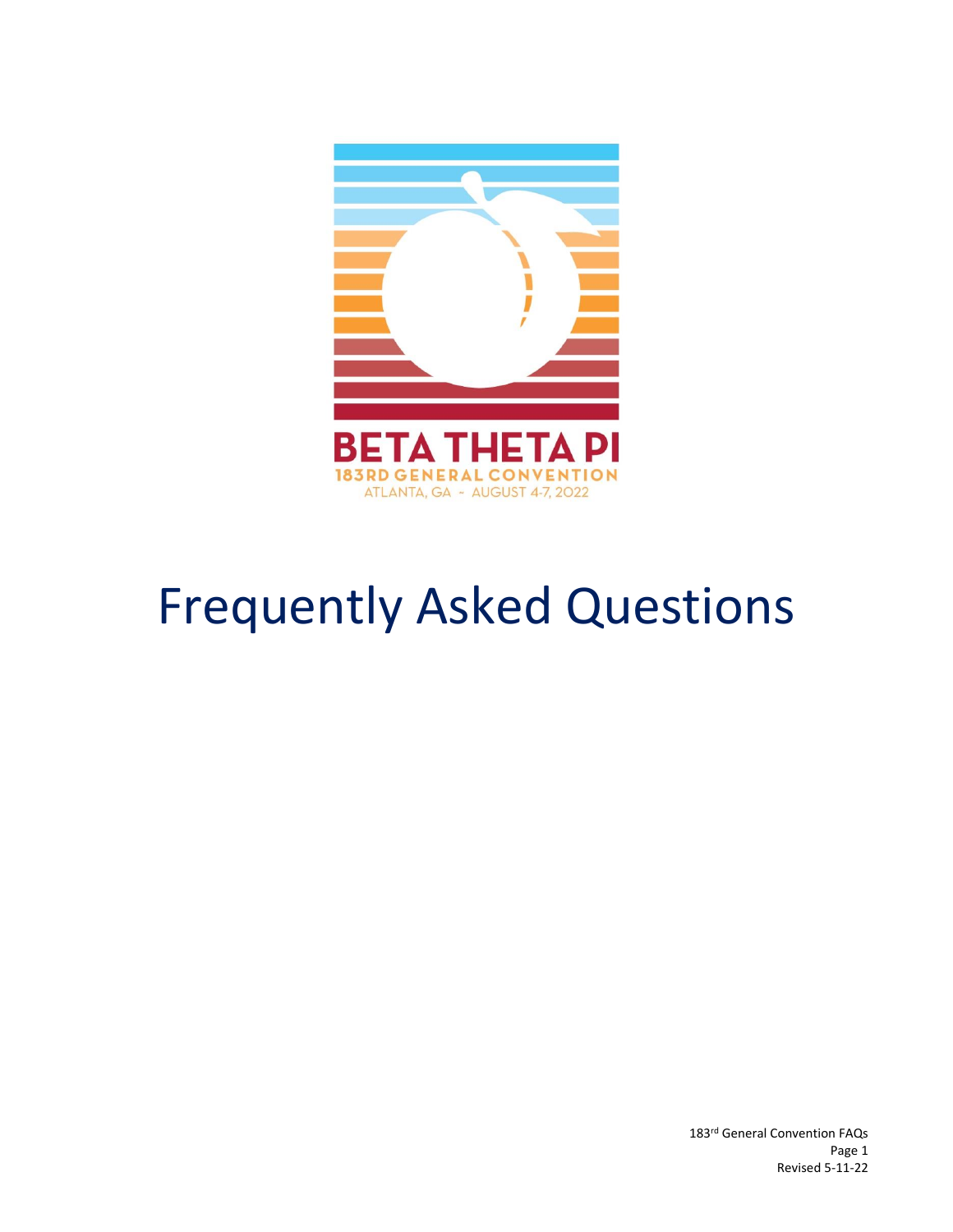# **Table of Contents**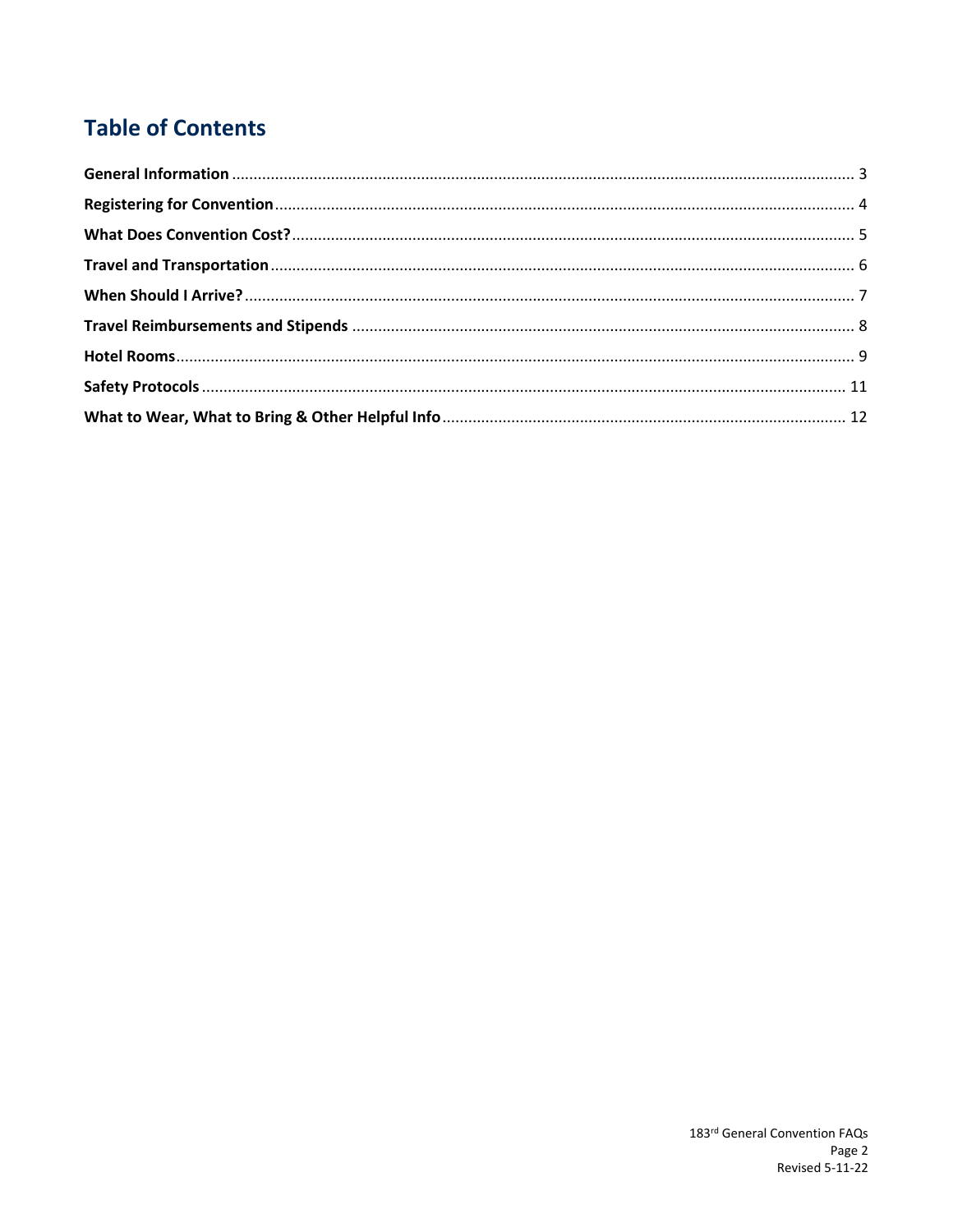# *General Information*

## <span id="page-2-0"></span>**What is General Convention?**

Beta Theta Pi's General Convention is the Fraternity's annual reunion where the Beta family cultivates new and old friendships, celebrates individual and chapter achievements, and inspires attendees to continue to live Beta's values. Various general sessions provide enriching educational experiences, while our chapter and alumni association delegates, Fraternity Trustees, and Foundation Board conduct the business of the Fraternity.

### **When is Convention?**

Beta's 183<sup>rd</sup> General Convention will be held August 4-7, 2022, in Atlanta, GA.

#### **Where will it be held?**

Convention is at the Westin Peachtree at 210 Peachtree St NW, Atlanta, GA 30303. [Map link](https://www.google.com/maps/place/The+Westin+Peachtree+Plaza,+Atlanta/@33.7596563,-84.3911357,17z/data=!3m1!4b1!4m8!3m7!1s0x88f50478874ca9f3:0x1d6489204fb26054!5m2!4m1!1i2!8m2!3d33.7596519!4d-84.388947)

### **What is the schedule for Convention?**

Every day of Convention includes time for education, celebration, building relationships and conducting the business of the Fraternity. An overview schedule is located here: [https://beta.org/programs/general](https://beta.org/programs/general-convention/)[convention/](https://beta.org/programs/general-convention/)

### **Who goes to Convention?**

All members of the Beta family are invited, including partners and guests! Some people, such as voting delegates, are required to attend based on their role or position.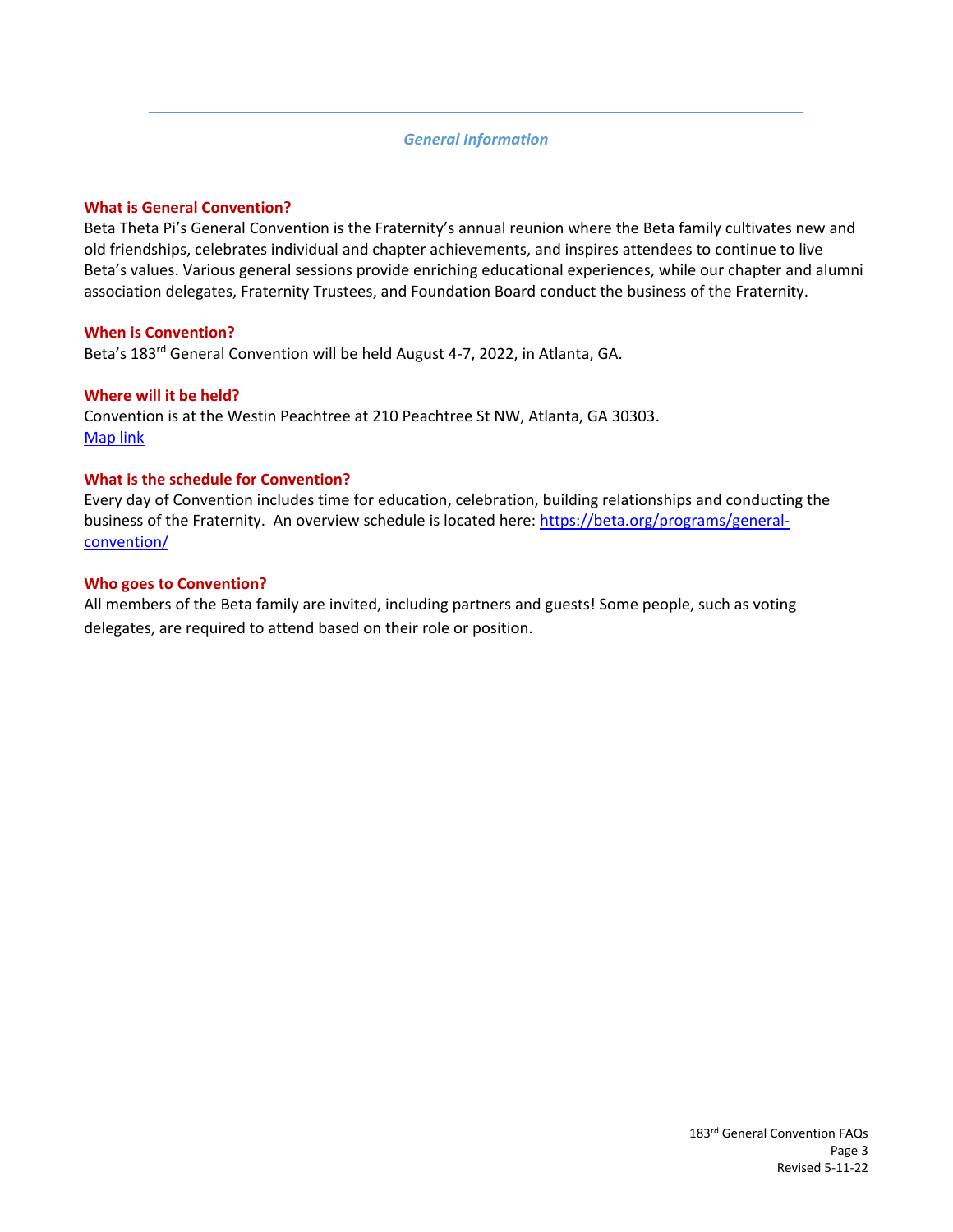# *Registering for Convention*

#### <span id="page-3-0"></span>**How do I register?**

Everyone attending Convention must register via Beta's website: [https://beta.org/programs/general](https://beta.org/programs/general-convention/)[convention/.](https://beta.org/programs/general-convention/) If you need assistance, please contact our Convention planning team at CNV\_2022@beta.org or call 800-800-2382.

# **What is the registration deadline?**

Deadline for all voting delegates (collegiate and alumni): **June 5, 2022.** All other attendees: **June 30, 2022.**

The Code of Beta Theta Pi requires all voting delegates to be registered at least 60 days prior to the General Convention. Anyone registering after the deadlines may run into space limitations and additional fees.

### **What does my registration include?**

Your registration includes meeting expenses, most of your meals, offsite events, and a shared hotel room.

### **What if I have special needs or dietary restrictions?**

The registration process includes questions about dietary restrictions and any needed accommodations. Our meal events will have pre-determined menus, so please limit your dietary requests to allergies and medical needs, not preferences.

# **Cancellations and changes**

Cancellations and registration changes will be accepted until June 30.

If Convention is cancelled for any reason, or your chapter is unable to send representatives due to national or local travel guidance, you will receive a refund. If you need assistance with a registration change or cancellation, please contact our Convention planning team at CNV\_2022@beta.org or call 800-800-2382.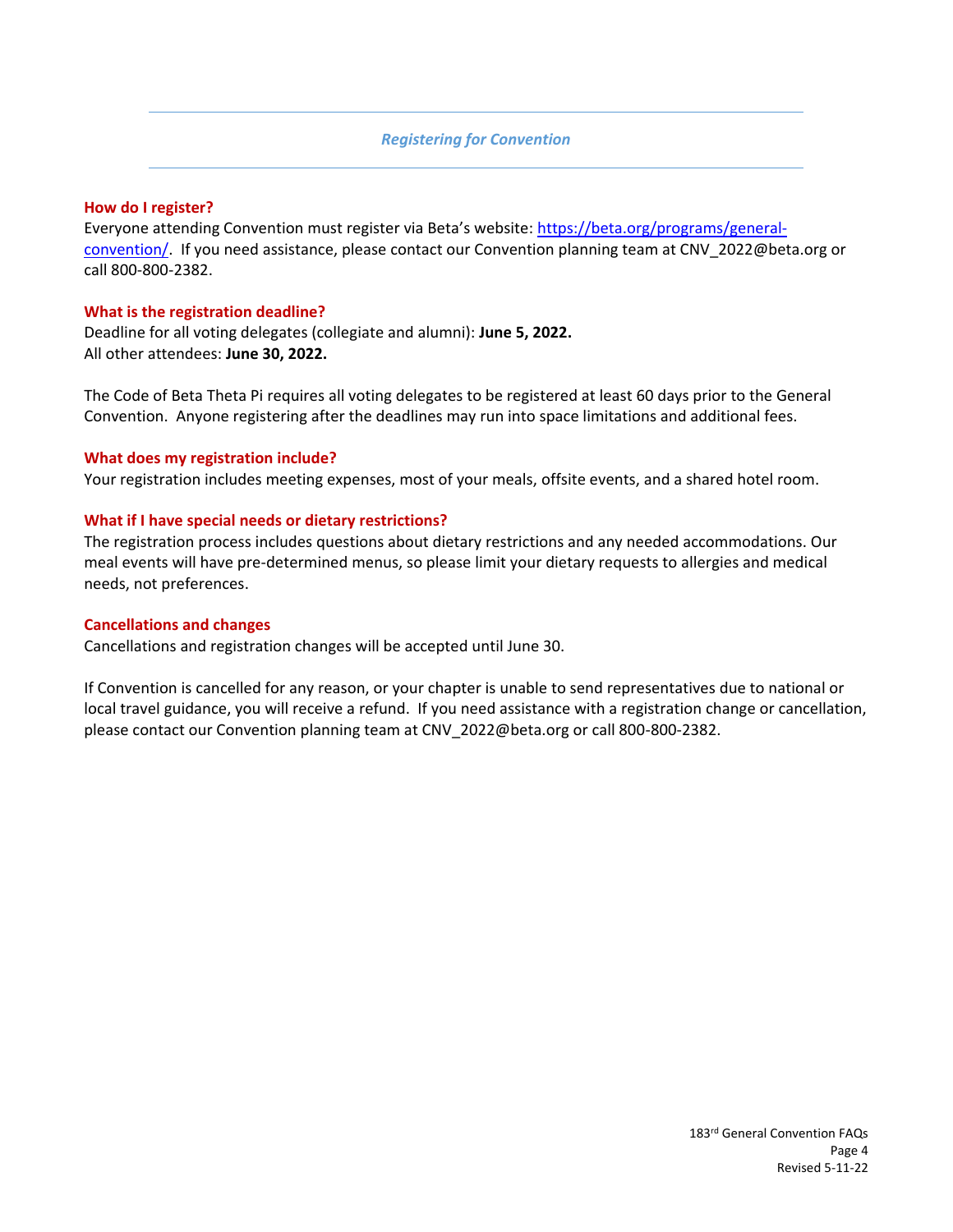# *What Does Convention Cost?*

<span id="page-4-0"></span>

| <b>Role or Track</b>                                                          | Price    | <b>Notes</b>                                                                                                                                                                                                                                                       |
|-------------------------------------------------------------------------------|----------|--------------------------------------------------------------------------------------------------------------------------------------------------------------------------------------------------------------------------------------------------------------------|
| <b>Collegiate Chapter Delegates</b>                                           | \$749.00 | All collegiate chapters were billed this amount on the March 31 General<br>Fraternity Statement. This fee is not refundable, even if the chapter does<br>not send a delegate. Includes most meals, shared hotel room and meeting<br>supplies.                      |
| Keystone Track: VP of Education                                               | \$215.00 | All collegiate chapters were billed this amount on the April General<br>Fraternity Statement. This fee is not refundable, even if the chapter does<br>not send a VP. Includes most meals, shared hotel room and meeting<br>supplies.                               |
| Keystone Track: VP of Recruitment                                             | \$215.00 | All collegiate chapters were billed this amount on the April General<br>Fraternity Statement. This fee is not refundable, even if the chapter does<br>not send a VP. Includes most meals, shared hotel room and meeting<br>supplies.                               |
| Leadership College                                                            | \$99.00  | Charged to the chapter on the August General based on the number of<br>Leadership College attendees each chapter registers for convention.<br>Includes most meals, shared hotel room and meeting supplies.                                                         |
| Advisor Academy                                                               | \$349.00 | Charged to the chapter on the August General Fraternity Statement.<br>No charge for advisors from chapters < 5 years old (contact your CDC at the<br>Administrative Office to see if you qualify).<br>Includes most meals, shared hotel room and meeting supplies. |
| General Fraternity Officers, including<br><b>Regional and District Chiefs</b> | \$349.00 | Paid online by individual attendees when they register.<br>Includes most meals and meeting supplies. Does not include cost of hotel<br>room.                                                                                                                       |
| <b>Housing Summit</b>                                                         | \$149.00 | Paid online by individual attendees when they register.<br>Includes breakfast, 1/2 day of training, and lunch on Friday only. Does not<br>include cost hotel room.                                                                                                 |
| Alumni Association Delegates                                                  | \$449.00 | Paid online by individual attendees when they register.<br>Includes most meals, shared hotel room and meeting supplies.                                                                                                                                            |
| A La Carte: Thursday Welcome Dinner                                           | \$75.00  | Paid online by individual attendees when they register.                                                                                                                                                                                                            |
| A La Carte: Thursday Welcome<br>Reception                                     | Free!    | Guests are encouraged to register for this event so we can get an accurate<br>headcount.                                                                                                                                                                           |
| A La Carte: Friday Awards Lunch                                               | \$75.00  | Paid online by individual attendees when they register.                                                                                                                                                                                                            |
| A La Carte: Friday Dinner & Excursion                                         | \$100.00 | Paid online by individual attendees when they register.                                                                                                                                                                                                            |
| A La Carte: Saturday Celebration<br><b>Banquet</b>                            | \$125.00 | Paid online by individual attendees when they register.                                                                                                                                                                                                            |
| Guests                                                                        | Free!    | There is no separate charge for guests beyond the meal prices.                                                                                                                                                                                                     |

# **Late Fees**

All registrations after June 30 will incur a \$50 late fee.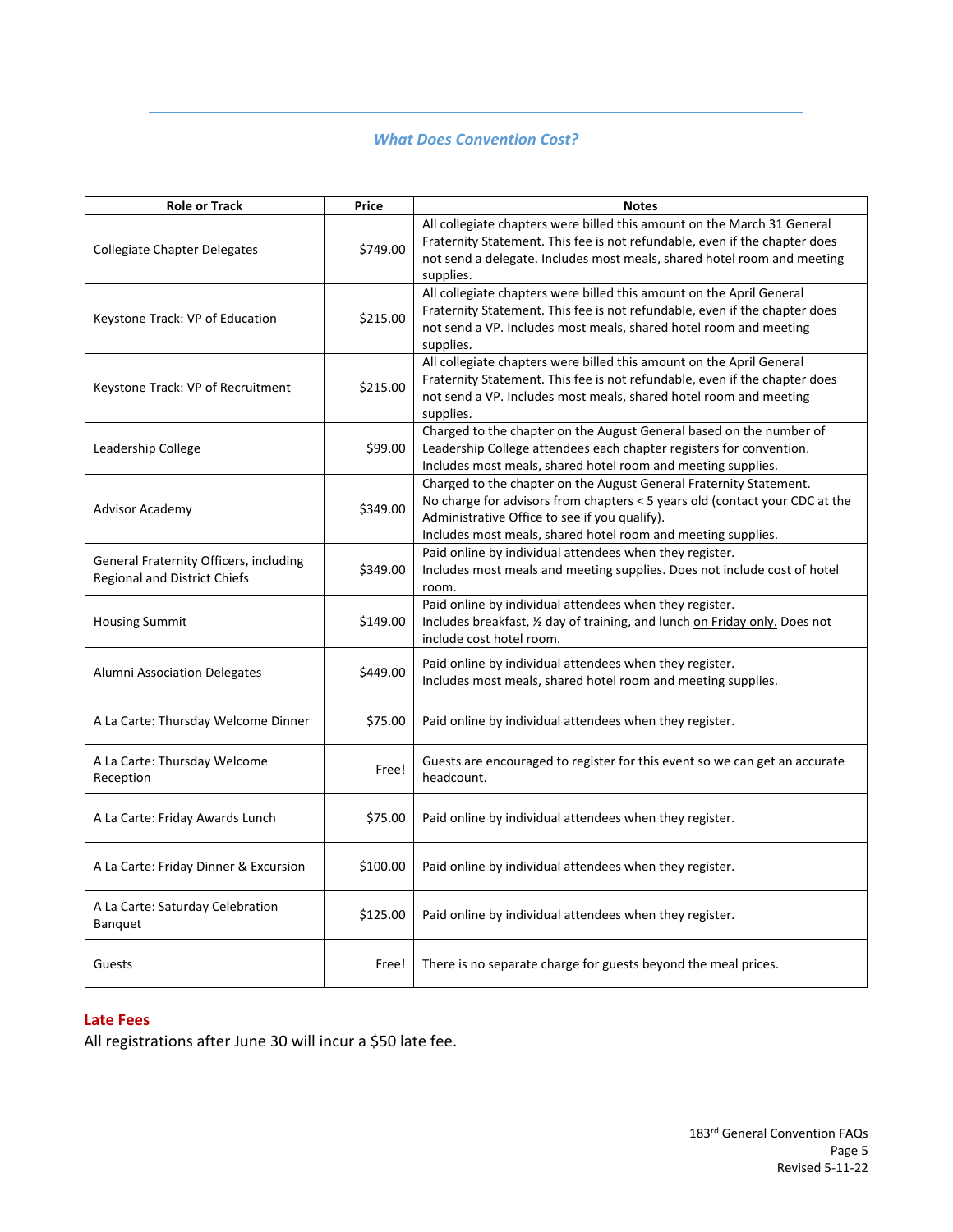### *Travel and Transportation*

#### <span id="page-5-0"></span>**Who makes my travel arrangements?**

You do! Each attendee is responsible for getting themselves to Atlanta. We encourage you to collaborate and plan with other chapter members and volunteers who are coming (and maybe even other local Beta chapter leaders).

You will need your arrival and departure details to register for Convention. So make your travel arrangements first.

#### **When should I arrive?**

All attendees should arrive no later than Thursday afternoon, August 4, 2022. **The official Convention kickoff starts at 4 pm Eastern.** You may need to arrive earlier based on your specific volunteer role (see next section).

#### **When should I plan to depart?**

Convention officially ends after Saturday night's celebration banquet and reception. You can plan to depart any time on Sunday, August 7, 2022.

#### **What airport should I fly into?**

Hartsfield-Jackson Atlanta International (ATL) is the closest airport.

#### **How do I get from the airport to the hotel and back?**

The Westin Peachtree is located about 10 miles from ATL. You are responsible for your own transportation from the airport to the hotel and back. Options include:

- Taxi or rideshare service (estimated \$30 one way).
- MARTA (Atlanta's subway system) is less than \$3 per trip, one way. There is a stop in the airport and the Peachtree Station stop is 2 blocks from the hotel.

#### **I'm driving. Is there parking at the hotel?**

Yes. Parking is available at the hotel for \$32 per day. There are several nearby parking lots that are slightly less expensive. Attendees are responsible for their own parking expenses.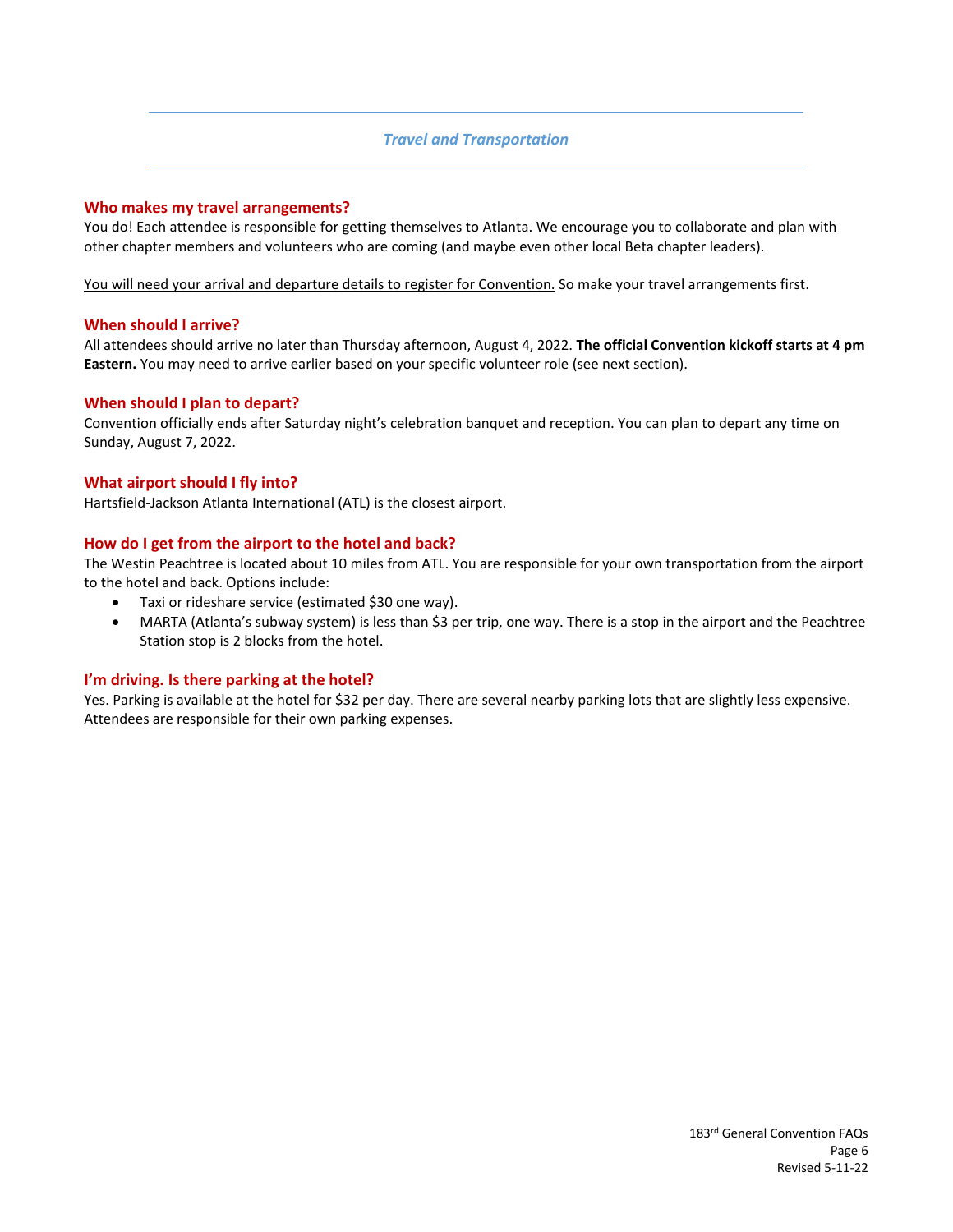# *When Should I Arrive?*

<span id="page-6-0"></span>

| <b>Role or Track</b>                                                           | <b>Recommended Arrival</b>                                                                                                                                                                                          |
|--------------------------------------------------------------------------------|---------------------------------------------------------------------------------------------------------------------------------------------------------------------------------------------------------------------|
| <b>Collegiate Chapter Delegates</b>                                            | Thursday afternoon, August 4.<br>Your first event is Convention Kickoff at 4 pm Eastern.                                                                                                                            |
| Keystone Track: VP of Education                                                | Thursday afternoon, August 4.<br>Your first event is Convention Kickoff at 4 pm Eastern.                                                                                                                            |
| Keystone Track: VP of Recruitment                                              | Thursday afternoon, August 4.<br>Your first event is Convention Kickoff at 4 pm Eastern.                                                                                                                            |
| Leadership College                                                             | Thursday afternoon, August 4.<br>Your first event is Convention Kickoff at 4 pm Eastern.                                                                                                                            |
| <b>Advisor Academy</b>                                                         | Thursday afternoon, August 4.<br>Your first event is Convention Kickoff at 4 pm Eastern.                                                                                                                            |
| <b>Housing Summit</b>                                                          | Any time Thursday, August 4.<br>Your first event is breakfast on Friday, August 5.                                                                                                                                  |
| Alumni Association Delegates                                                   | Thursday afternoon, August 4.<br>Your first event is Convention Kickoff at 4 pm Eastern.                                                                                                                            |
| Board of Trustees and Undergraduate<br>Commissioners                           | Wednesday morning, August 3.<br>Your first meeting starts in the early afternoon.                                                                                                                                   |
| <b>General Fraternity House Corporation</b><br>and Undergraduate Commissioners | Thursday morning, August 4.<br>Your first meeting starts in the early afternoon.                                                                                                                                    |
| <b>Foundation Directors and</b><br>Undergraduate Commissioners                 | Thursday morning, August 4.<br>Your first meeting starts in the early afternoon.<br>Foundation Campaign Cabinet Committee members should arrive Wednesday,<br>August 3. Your first meeting starts Thursday morning. |
| Regional and District Chiefs                                                   | Thursday morning, August 4.<br>Your first event is lunch with other GFOs, followed by Leadership Summit in the<br>afternoon.                                                                                        |
| <b>General Alumni and Guests</b>                                               | Are welcome to arrive any time.                                                                                                                                                                                     |

# **When arranging your travel. . . .**

Allow for time to travel from the airport, check in to the hotel, check into Beta Convention, grab a snack and get settled before your first meeting.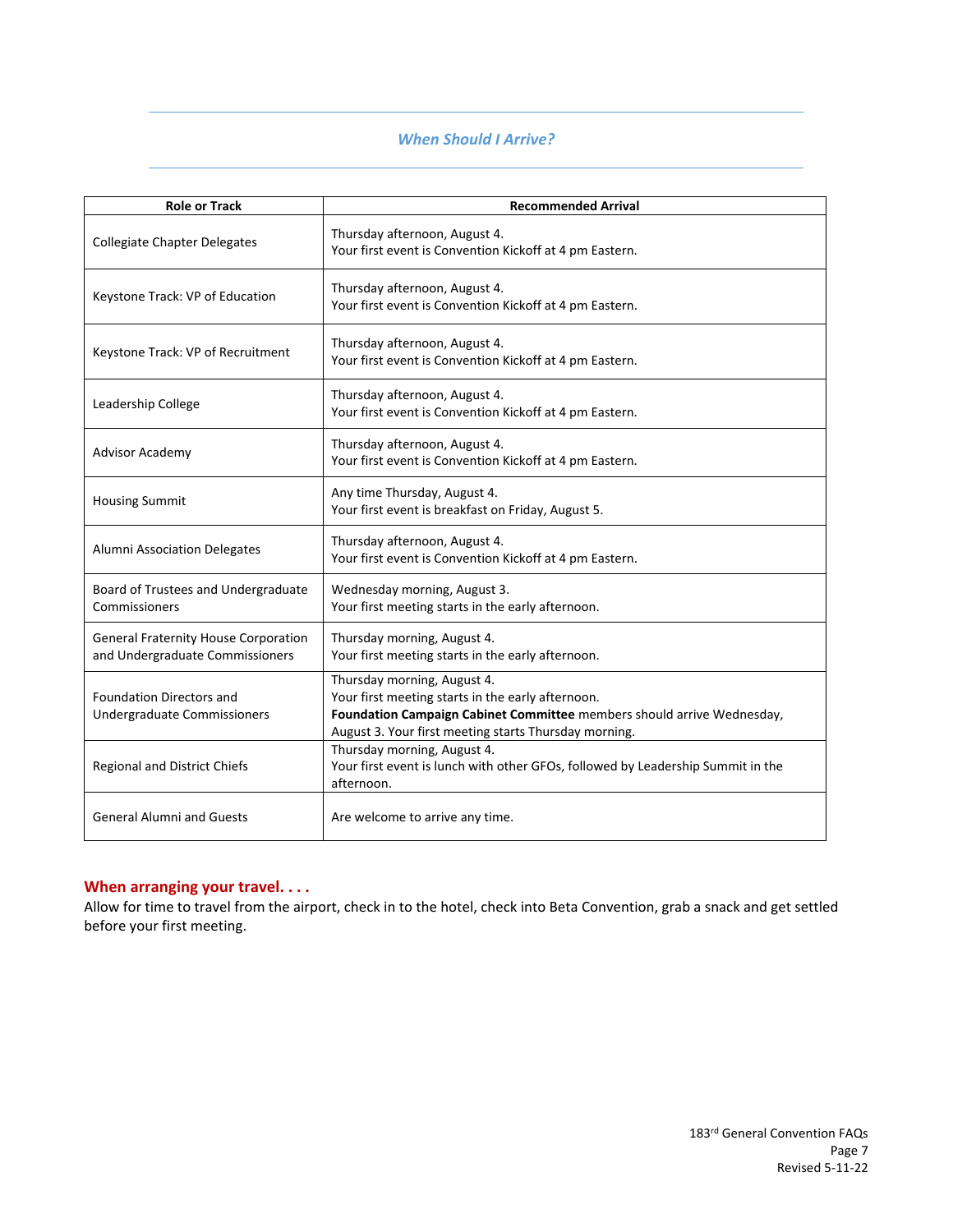# *Travel Reimbursements and Stipends*

# <span id="page-7-0"></span>**Out-of-Pocket Travel Costs**

Remember to budget for:

- Transportation to and from Atlanta
- Parking
- Travel to your local airport
- Snacks while traveling
- Lunch on Thursday (Thursday dinner is the first provided meal)
- Breakfast on Friday, Saturday and Sunday

Some Convention attendees receive travel reimbursement or stipends based on their role:

| <b>Role or Track</b>                                                                                                    | <b>Travel Reimbursement</b>                                                                                                                                                                                                                                                                                                                                                                    |
|-------------------------------------------------------------------------------------------------------------------------|------------------------------------------------------------------------------------------------------------------------------------------------------------------------------------------------------------------------------------------------------------------------------------------------------------------------------------------------------------------------------------------------|
| <b>Collegiate Chapter Delegates</b>                                                                                     | Per The Code of Beta Theta Pi, collegiate chapter delegates are reimbursed for 9 cents / mile, as<br>measured from their home address to the Convention location. Checks will be given during the<br>final legislation session on Saturday. Chapters should budget for additional travel expenses not<br>covered by the stipend.                                                               |
| Keystone Track: VP of<br>Education                                                                                      | At Convention, VPs whose chapters are not funding all their travel will fill out a survey to request<br>travel reimbursement of \$150 (if flying) or \$50 (if driving). Reimbursements will appear as a credit<br>on the chapter's August General Fraternity statement. Individuals can work with their VP of<br>Finance to get personal reimbursement from the chapter.                       |
| Keystone Track: VP of<br>Recruitment                                                                                    | At Convention, VPs whose chapters are not funding all their travel will fill out a survey to request<br>travel reimbursement of \$150 (if flying) or \$50 (if driving). Reimbursements will appear as a credit<br>on the chapter's August General Fraternity statement. Individuals can work with their VP of<br>Finance to get personal reimbursement from the chapter.                       |
| Leadership College                                                                                                      | Participants are responsible for their own travel costs. We encourage chapters to budget for some<br>or all travel expenses for Leadership College participants.                                                                                                                                                                                                                               |
| <b>Advisor Academy</b>                                                                                                  | Chapters are expected to cover the cost of travel for their advisors to attend Convention. Advisors<br>serving chapters < 5 years old are eligible for a travel stipend to de-fray costs. To learn more about<br>the stipend or if your chapter's funds are not adequate to cover your travel costs, please contact<br>our Convention planning team at CNV 2022@beta.org or call 800-800-2382. |
| <b>Housing Summit</b>                                                                                                   | Participants are responsible for their own travel costs.                                                                                                                                                                                                                                                                                                                                       |
| Board of Trustees,<br><b>Foundation Board of</b><br><b>Directors and General</b><br><b>Fraternity House Corporation</b> | May request reimbursement for travel up to \$350.<br>Use the <b>Volunteer Expense Report</b>                                                                                                                                                                                                                                                                                                   |
| District and Regional Chiefs                                                                                            | May request reimbursement for travel up to \$350.<br>Use the Volunteer Expense Report                                                                                                                                                                                                                                                                                                          |
| Undergraduate<br>Commissioners, Interns,<br>facilitators and VIPs                                                       | Based on your role, Beta may pay for your travel costs. Please work with your Administrative Office<br>contact on the specifics.                                                                                                                                                                                                                                                               |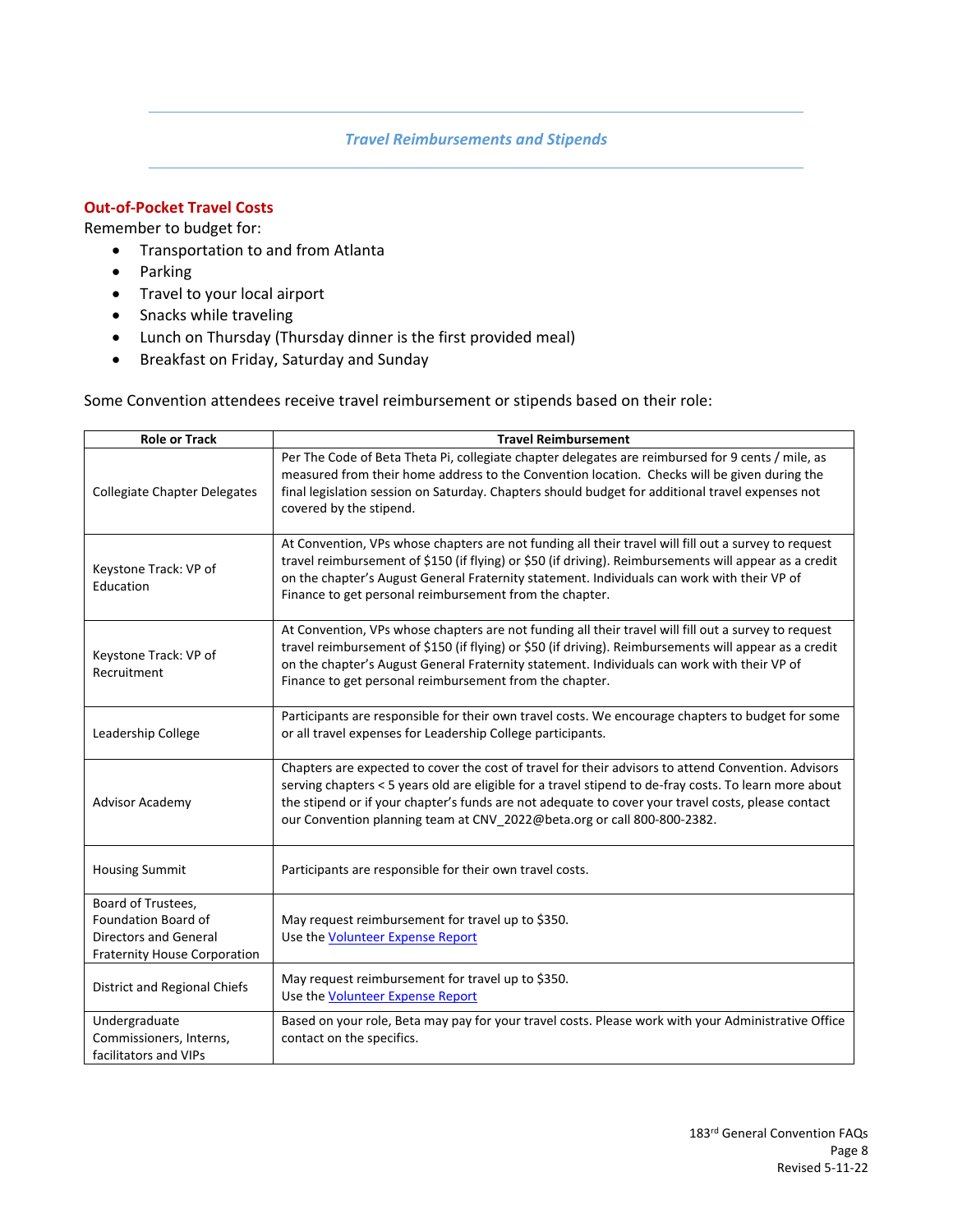### *Hotel Rooms*

### <span id="page-8-0"></span>**Where is Convention?**

Convention is at the Westin Peachtree at 210 Peachtree St NW, Atlanta, GA 30303. [Map link](https://www.google.com/maps/place/The+Westin+Peachtree+Plaza,+Atlanta/@33.7596563,-84.3911357,17z/data=!3m1!4b1!4m8!3m7!1s0x88f50478874ca9f3:0x1d6489204fb26054!5m2!4m1!1i2!8m2!3d33.7596519!4d-84.388947)

Check-in time is 4:00 pm Eastern. Check-out time is 11:00 am Eastern.

### **How do I reserve a hotel room?**

Most attendees have no action. Your room will be reserved by Beta's Convention planning team based on the arrival and departure dates you indicate when you register. See the table below for your specific role.

### **Who is my roommate?**

The Convention planning team will assign roommates so that you're sharing with someone:

- From your chapter.
- From your track or program.
- With the same vaccination status.
- Of the same gender.

Participants who want to pay for a single room upgrade will have that option during registration. The cost of a single room is an additional \$96 / night, or \$288 for the entire Convention.

Participants who need special accommodations for their sleeping rooms should indicate that when they register.

#### **What if I'm bringing a guest?**

If you are bringing a guest and plan to share a hotel room with them, ask for the single room upgrade when you register. You will be expected to pay for the single room upgrade (\$96 / night).

If your guest(s) need their own hotel room, you must make their hotel reservations via this link: [https://book.passkey.com/event/50230767/owner/324/home.](https://book.passkey.com/event/50230767/owner/324/home)

If your guests' rooms require special circumstances, please indicate that when you register for Convention (example: you are bringing your spouse and kids and need two adjoining rooms). Our Convention planning team will be in touch to make sure your hotel reservation is correct.

| <b>Role or Track</b>                | Who Reserves Your Hotel Room?                                                                                                                 | Who Pays for Your Hotel Room?                                                                                                                                                                                    |
|-------------------------------------|-----------------------------------------------------------------------------------------------------------------------------------------------|------------------------------------------------------------------------------------------------------------------------------------------------------------------------------------------------------------------|
| <b>Collegiate Chapter Delegates</b> | Beta's Convention planning team will make<br>your hotel reservation based on the arrival and<br>departure dates you submit when you register. | The cost of a shared hotel room is included in<br>your registration fee (Thursday through Sunday).<br>Early arrivals and late stays will have rooms<br>charged back to their chapter on the August<br>statement. |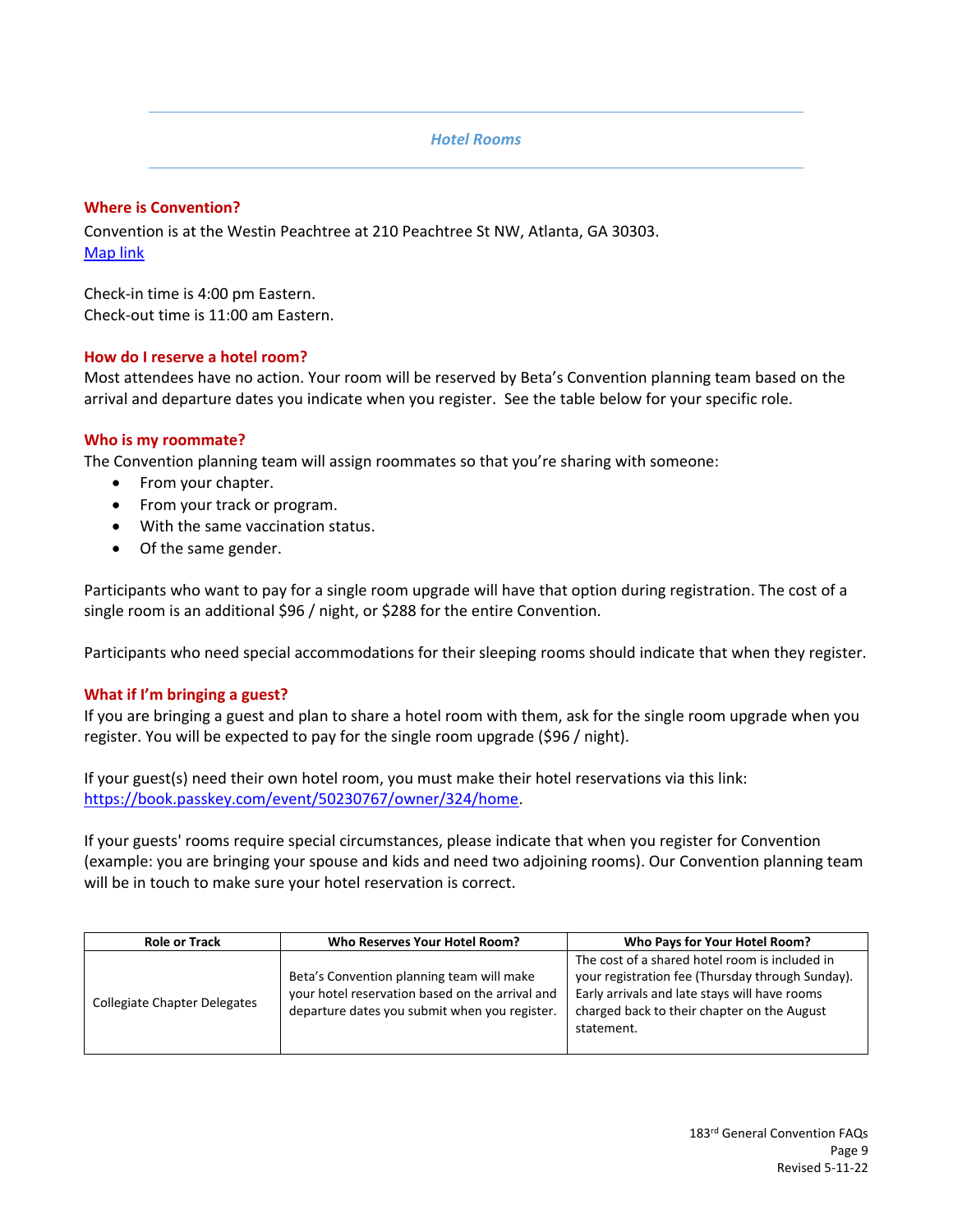| <b>Role or Track</b>                                                      | Who Reserves Your Hotel Room?                                                                                                                                                                               | Who Pays for Your Hotel Room?                                                                                                                                                                                                                                                                                                                                      |
|---------------------------------------------------------------------------|-------------------------------------------------------------------------------------------------------------------------------------------------------------------------------------------------------------|--------------------------------------------------------------------------------------------------------------------------------------------------------------------------------------------------------------------------------------------------------------------------------------------------------------------------------------------------------------------|
| Keystone Track: VP of<br>Education                                        | Beta's Convention planning team will make<br>your hotel reservation based on the arrival and<br>departure dates you submit when you register.                                                               | The cost of a shared hotel room is included in<br>your registration fee (Thursday through Sunday).<br>Early arrivals and late stays will have rooms<br>charged back to their chapter on the August<br>statement.                                                                                                                                                   |
| Keystone Track: VP of<br>Recruitment                                      | Beta's Convention planning team will make<br>your hotel reservation based on the arrival and<br>departure dates you submit when you register.                                                               | The cost of a shared hotel room is included in<br>your registration fee (Thursday through Sunday).<br>Early arrivals and late stays will have rooms<br>charged back to their chapter on the August<br>statement.                                                                                                                                                   |
| Leadership College                                                        | Beta's Convention planning team will make<br>your hotel reservation based on the arrival and<br>departure dates you submit when you register.                                                               | The cost of a shared hotel room is included in<br>your registration fee (Thursday through Sunday).                                                                                                                                                                                                                                                                 |
| Advisor Academy                                                           | Beta's Convention planning team will make<br>your hotel reservation based on the arrival and<br>departure dates you submit when you register.                                                               | A shared hotel room is included with your<br>registration fee. Advisors can upgrade to a single<br>room at their own expense (\$288 for the entire<br>Convention).                                                                                                                                                                                                 |
| General Fraternity Officers,<br>including Regional and District<br>Chiefs | Beta's Convention planning team will make<br>your hotel reservation based on the arrival and<br>departure dates you submit when you register.                                                               | A shared hotel room is the default when you<br>register but GFOs have the option to upgrade to a<br>single room. GFOs pay for their hotel room on<br>site at Convention.<br>Shared room = $$96 / night$<br>$\bullet$<br>Single room = $$192 / night$<br>GFOs can request reimbursement for the shared<br>rate after Convention via the Volunteer Expense<br>Report |
| <b>Housing Summit</b>                                                     | If you are attending Convention only for the<br>Housing Summit on Friday morning, you must<br>make your own hotel reservations via this link:<br>https://book.passkey.com/event/50230767/o<br>wner/324/home | You will pay for your hotel room when you arrive<br>at Convention.<br>Cost per night = $$192$                                                                                                                                                                                                                                                                      |
| Alumni Association Delegates                                              | Beta's Convention planning team will make<br>your hotel reservation based on the arrival and<br>departure dates you submit when you register.                                                               | The cost of a shared hotel room is included in<br>your registration fee (Thursday through Sunday).<br>Alumni association delegates can upgrade to a<br>single room at their own expense (\$288 for the<br>entire Convention).                                                                                                                                      |
| Alumni at Large and Guests                                                | You must make your own hotel reservations<br>via this link:<br>https://book.passkey.com/event/50230767/o<br>wner/324/home                                                                                   | You will pay for your hotel room when you arrive<br>at Convention.<br>Cost per night = $$192$<br>$\bullet$                                                                                                                                                                                                                                                         |
| Undergraduate<br>Commissioners, Interns,<br>facilitators and VIPs         | Beta's Convention planning team will make<br>your hotel reservation based on the arrival and<br>departure dates you submit when you register.                                                               | Based on your role, Beta may pay for your hotel<br>costs. Please work with your Administrative<br>Office contact on the specifics.                                                                                                                                                                                                                                 |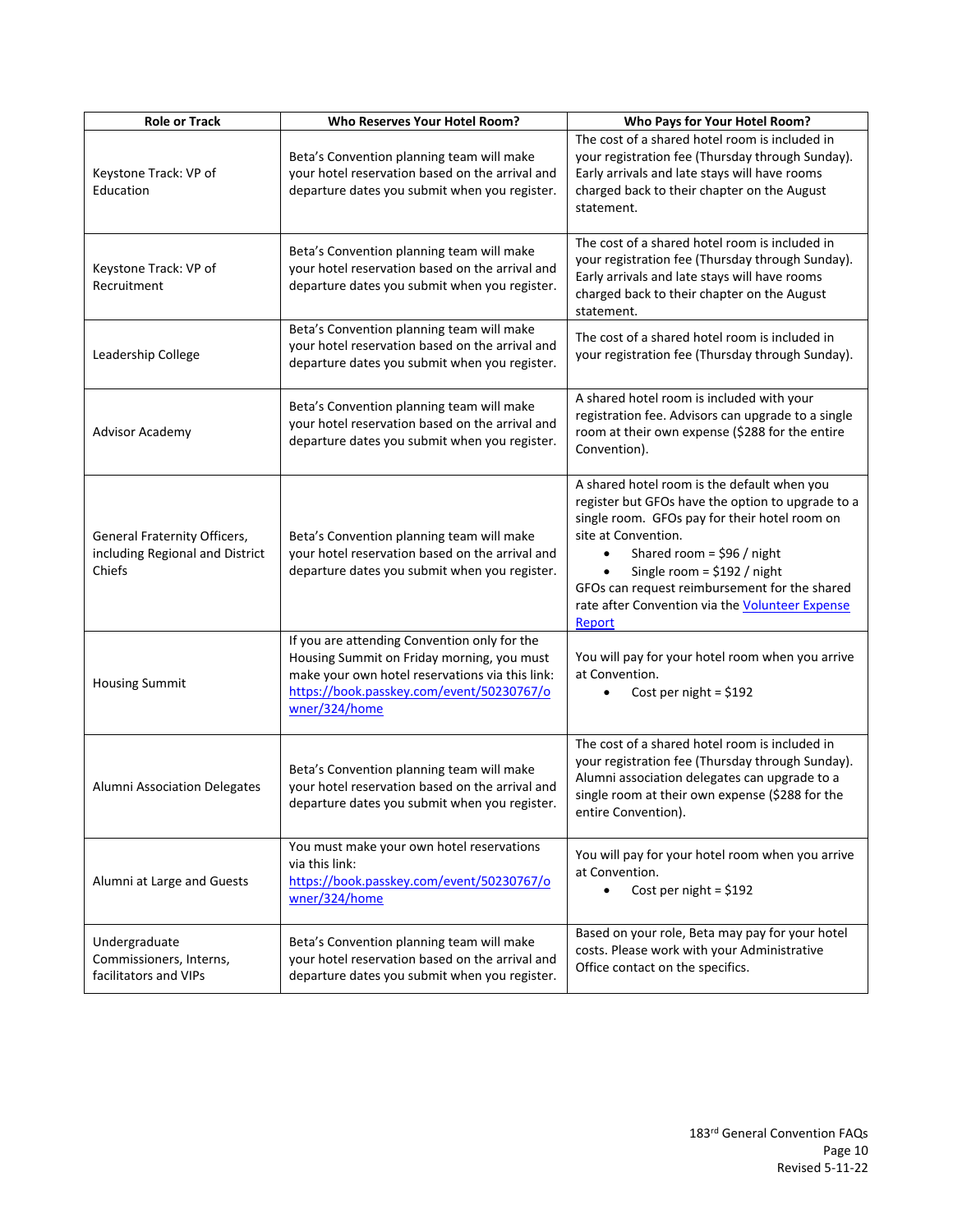# *Safety Protocols*

<span id="page-10-0"></span>The fraternity is monitoring safety protocols across North America and in the Atlanta area. In all cases, we will follow recommendations from federal, state and local experts and hotel policies.

### **COVID Vaccination Requirements**

Beta is requiring all Convention participants and guests to provide proof of full vaccination OR a negative COVID test taken within 48 hours of arrival. The registration system will ask for vaccination status and provide space to upload a copy of your vaccination certificate. Partially vaccinated and unvaccinated participants should present proof of negative test upon arrival at Convention.

#### **Virtual Participation**

At this time, we do not plan to provide a virtual option for any Convention events. This may change based on safety conditions as we get closer to the event. If you have special circumstances related to your in-person participation, please contact our Convention planning team at CNV\_2022@beta.org or call 800-800-2382.

### **Stay Tuned**

Be sure to read any Convention communication sent to you for updates about the safety protocols for Convention. We will provide a final update and list of safety protocols about one week before Convention.